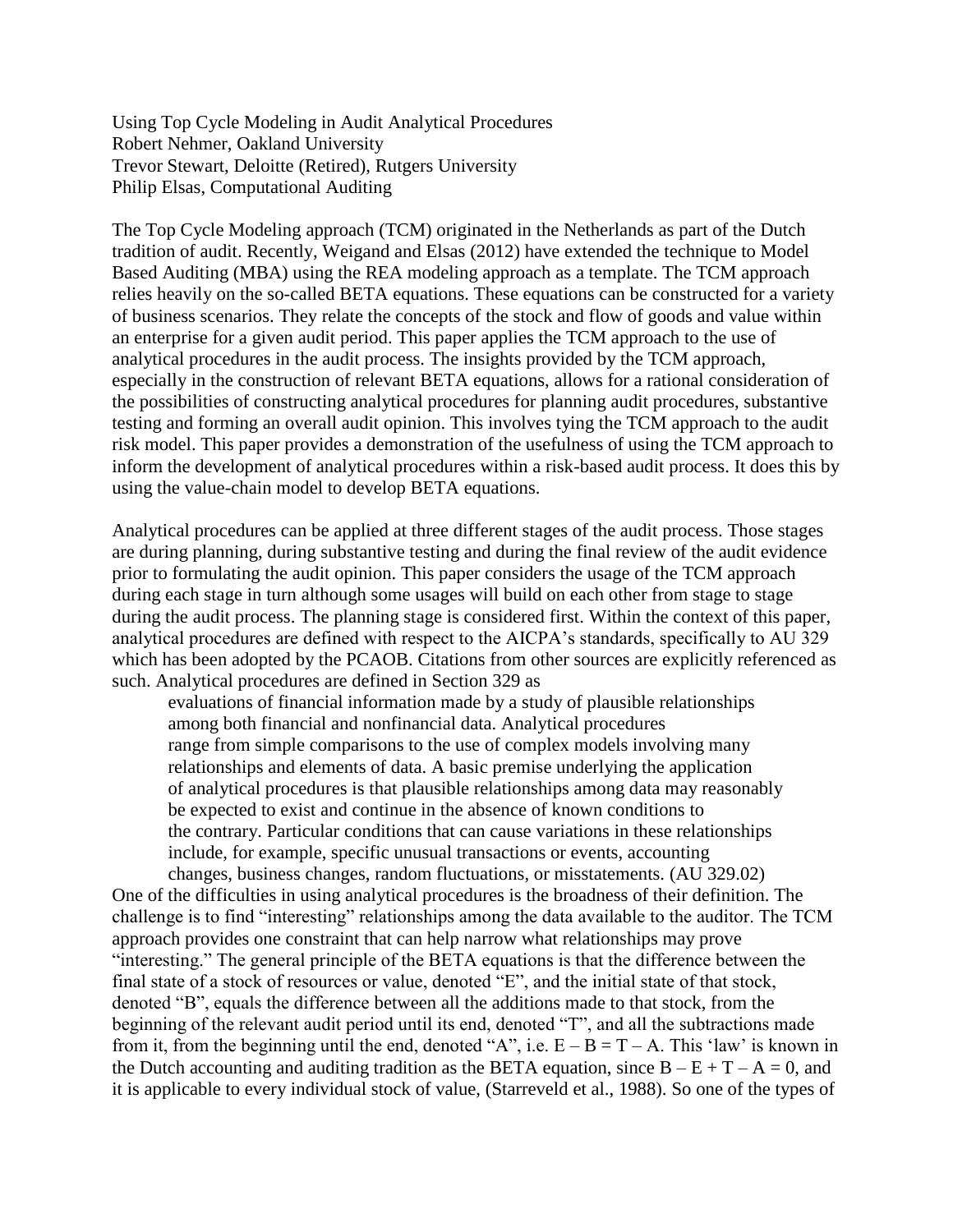relationship that interest the auditor are those where the BETA equation holds. The search for interesting analytical procedures can be further restricted by using a risk based audit approach and the value chain during the planning stage as detailed below.

Audit risk is the risk that there will be a material misstatement in the financial statements after the auditor issues a clean opinion. This risk is controlled by adequate audit planning which consists in part by considering management assertions and the disaggregated risk associated with those assertions. In order to understand the risk associated with the various assertions during the planning stage of the audit process, the auditor must understand the nature of the client's business. This includes both of the client's business model and their industry as well as other factors. The value chain model can help focus consideration of risk by pointing out where value is generated by the client and throughout the client's industry. The following references the Statement on Management Accounting entitled "Value Chain Analysis for Assessing Competitive Advantage" published by the Institute of Management Accountants. There are several main foci in the value chain model. One is that a firm can be analyzed both in a microeconomic sense in terms of the value it delivers to its customers directly and in a macroeconomic sense which considers the broader value chain of the economy taken as a whole. Another focus is reducing the effect management can have on the business process into two areas: increasing customer value and cost reduction activities. Value is generally measured through the revenue streams or sales volume data whereas cost reduction focuses on the cost drivers within the firm's business model. Since risk is a measure of variability, the auditor can focus on relationships within BETA equations representing the client's business model under "interesting" conditions. These conditions include parameters which historically have experienced relatively large fluctuations and those which might be expected to have fluctuations in the current period due to perturbations in the client's business model or business environment. So the following three conditions can be used to constrain the use of the TCM approach for developing analytic procedures during the planning stage of the audit process:

- 1. Looking for conditions where the BETA equations will hold,
- 2. Focus on value generating activities or cost drivers either in the clients business model or their business context, and
- 3. Focus on parameters which experience variability in their measures within the audit period or across audit periods.

This paper considers the case where the auditor uses the TCM to set up analytical procedures that are used in all three phases of the audit process in a consistent fashion, that is, as a cohesive approach. This is done to provide a consistent example throughout this short paper. Other examples of stand-alone uses in each of the three audit stages are also possible but are not considered here. As an example, consider an airline carrier. Because of limited space here, the example is kept quite simple. Besides the BETA equations, the TCM approach also models both the physical flows of material and the measures of those flows, usually in financial terms. In the airline carrier example, part of the business model is the use of jet fuel to power the planes which generate revenue through the sale of seats to paying customers. In a period of rapidly falling jet fuel prices, the auditor may be concerned that their client could use the situation to manipulate earnings. The assertions involved are the completeness of the expenses and their valuation. Therefore, they could consider the beginning and ending stock of jet fuel for their client and the contract purchases and uses of the fuel during the period of the audit. There is also the client's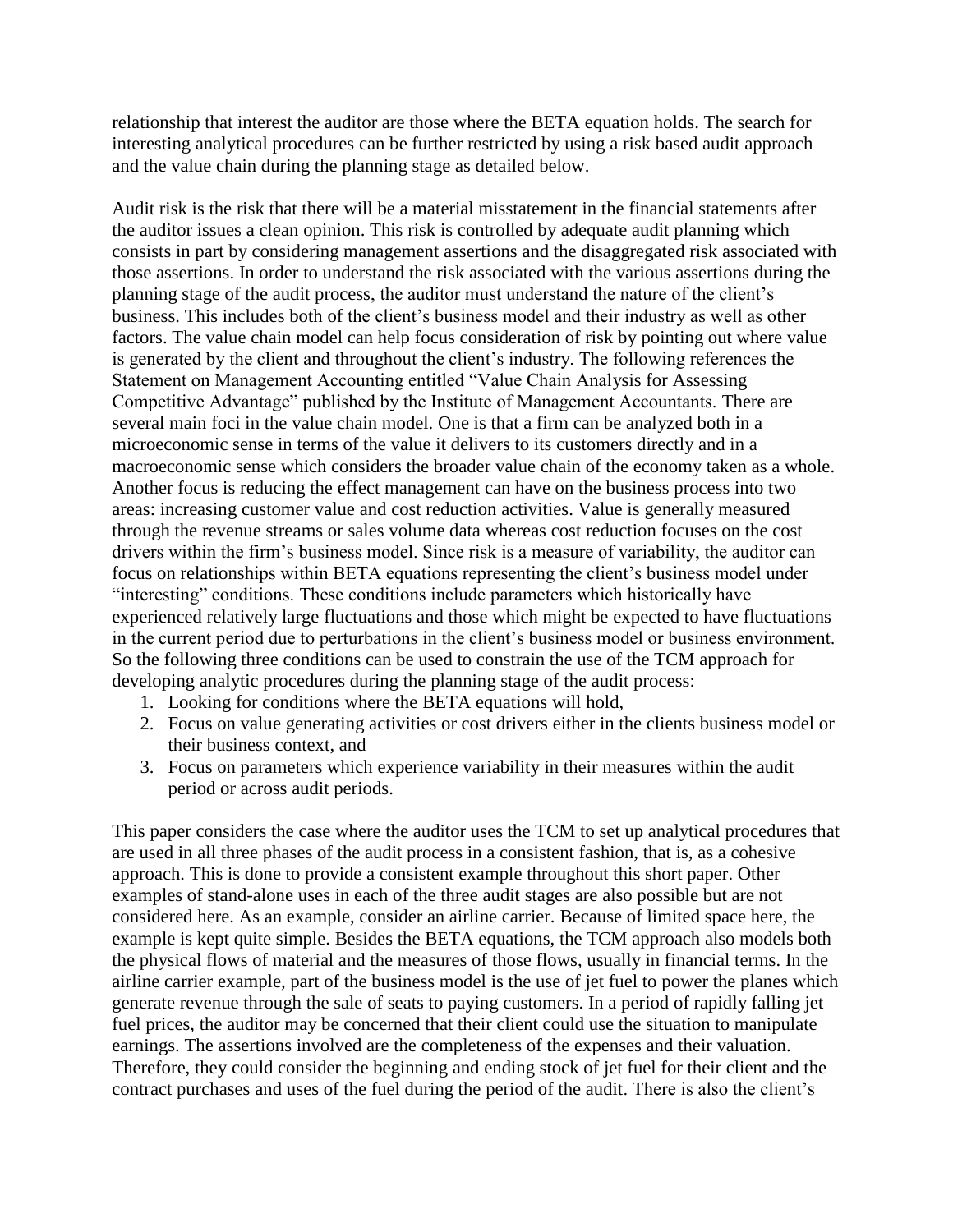use of derivatives to provide insurance in fluctuating commodity markets. The auditor can then set up A BETA equation modeling this situation, looking at physical stocks of fuel, the changes to those stocks during the period through purchase contracts and flight schedules and the final stock of fuel at the end of the period. The purchase contracts are used to value the fuel and fuel expense in monetary terms. Since this is during the planning stage of the audit, we assume that the auditor will plan to collect evidence as to the stocks, flows and valuation of the fuel during the substantive phase of the audit. That is, the auditor will use the TCM approach to help plan the procedures to perform during the audit. So the three conditions are met: there is a BETA equation, it focuses on miles flown and the use of fuel in an environment where the price of the fuel is fluctuating. The BETA equation here is a normative expectation of the relationship of interest.

During the substantive phase of the audit, the auditor will collect data relating to the elements of the parameters in the BETA equation. The standards give the following guidance with respect to using analytical procedures during the substantive phase of the audit process:

The expected effectiveness and efficiency of an analytical procedure in identifying potential misstatements depends on, among other things, (a) the nature of the assertion, (b) the plausibility and predictability of the relationship, (c) the availability and reliability of the data used to develop the expectation, and (d) the precision of the expectation. (AU 329.11)

The two assertions considered in the airline example are completeness and valuation. Taking each assertion in turn, the nature of the completeness assertion in this example is that there has been a complete accounting for all of the fuel used by the airline during the audit period. This will provide some evidence against hidden expenses. The construction of the BETA equation requires the auditor to collect and examine evidence for two measures and two populations of transactions. The two measures are the beginning and ending balances of fuel inventories. The beginning balance is usually relied on as the audited ending balance of the prior period. The ending balance requires the auditor to test inventory measures at the various airports which the carrier visits. The two populations are the purchases of fuel (or fuel deliveries on contract) and the use of fuel. Contract volumes can be inspected and confirmed with the jet fuel providers. The use of fuel is recorded in the maintenance records of the airline which can be sampled. The relationship is evidently predictable and the data available. The reliability of the data concerning the two populations will be affected by the client's system of internal controls which should be tested prior to reliance on the data. The TCM approach captures the precision as follows. The positive formulation of the equation is  $B - E + T - A + \delta = 0$ . Here  $\delta$  stands for the deviation error. In the normative modality,  $\delta = 0$ , which is the conjunction of (i) correctness (A being overstated and thus  $\delta \ge 0$ ), and (ii) completeness (A being understated and thus  $\delta \le 0$ ). In this case completeness is the quality of concern. For the valuation assertion, the auditor can rely on the physical volume BETA equation and evidence gathered and confirmed from the purchase contracts concerning the pricing of the jet fuel. Consideration of any insurance issues brought about by hedges against the contract prices may also impact this part of the analysis. Analysis of the size of δ are used to determine if additional procedures are required before making a judgment on the completeness and valuation assertions.

During the final stage of the audit, analytical procedures are used as follows:

The overall review would generally include reading the financial statements